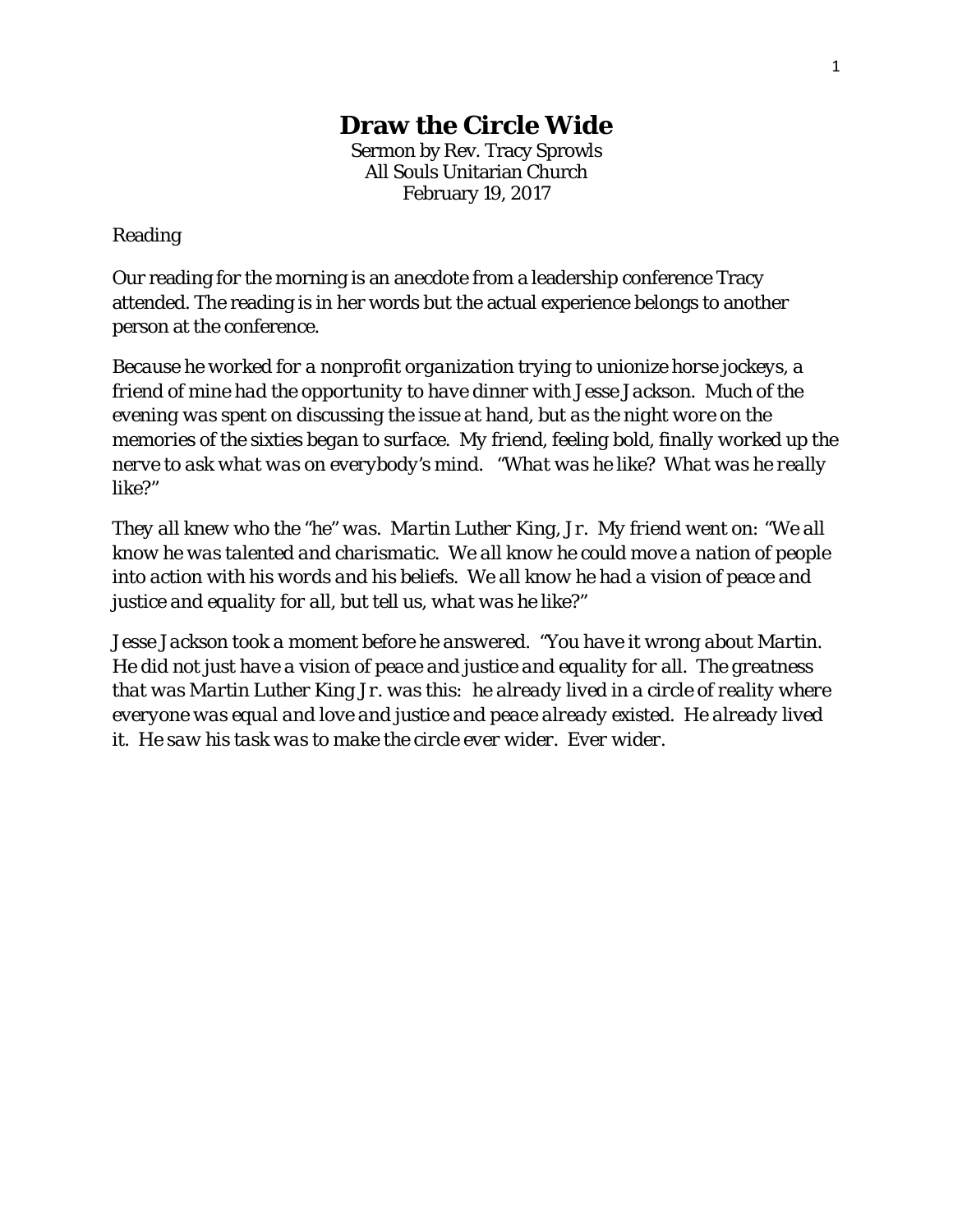## Sermon

In the reading, we heard that Martin Luther King Jr lived in a circle of reality where everyone was equal, and love, and justice, and peace already existed. He already lived it. That is the thing to get. He already lived in this circle of peace, and love, and justice, even though all around him he faced injustice, intolerance, and hatred. He saw his task was to make the circle he lived in ever wider.

Through many campaigns and decades of hard struggle, generations of sung and unsung heroes slowly etched out a place of fairness and justice. But the time finally came to ensure that every Black and Brown American who had been denied so long the right to vote finally had that right.

And so, in Selma fifty two years ago, some 600 people gathered to make that first walk across the Edmund Pettis Bridge. All the history of Black and Brown Americans – slavery, civil war, segregation, lynchings, and Jim Crow – was on that bridge with them and compelled them forward. They walked to expand that circle of freedom and justice that they knew, they walked to draw wide the circle of inclusivity and fairness. They knew to live inside that circle was to constantly be willing to expand it, to draw it wider.

Two years ago, hundreds of thousands of people again walked across that same bridge in Selma, including me, to be a witness to the past, to share in the experience of commemorating history but also to once again address the continued injustices that people of color face at the hands of police officers, our government and our institutions.

You see, while people of conscience work to draw the circle wide, there are always those who wish to keep the circle small, to close it off to Black people, to gay people, to immigrants, to Muslims, to poor people, to prisoners, to the differently abled, to women. In the years since Selma, we have made historic, positive changes in our communities and in our country, but for some groups those changes never really quite took.

And today, hatred and violence are on the rise and many, many people are at risk. In a time such as this, it is the most vulnerable people in our communities who will suffer the most, lose the most.

When I think about justice, I think about that circle that Martin Luther King Jr lived in. Within the circle all people were seen and heard. Within the circle all people were treated as equals. All people experienced justice, and hope, and love because every single person had the right to it. Even people we do not know. Even people we do not like. Even people who make us afraid. Even the people with power. In the circle, the Muslim is equal to the Christian. The Israeli is equal to the Palestinian. The homeless man is equal to the Wall Street banker. Every single person equal to one another.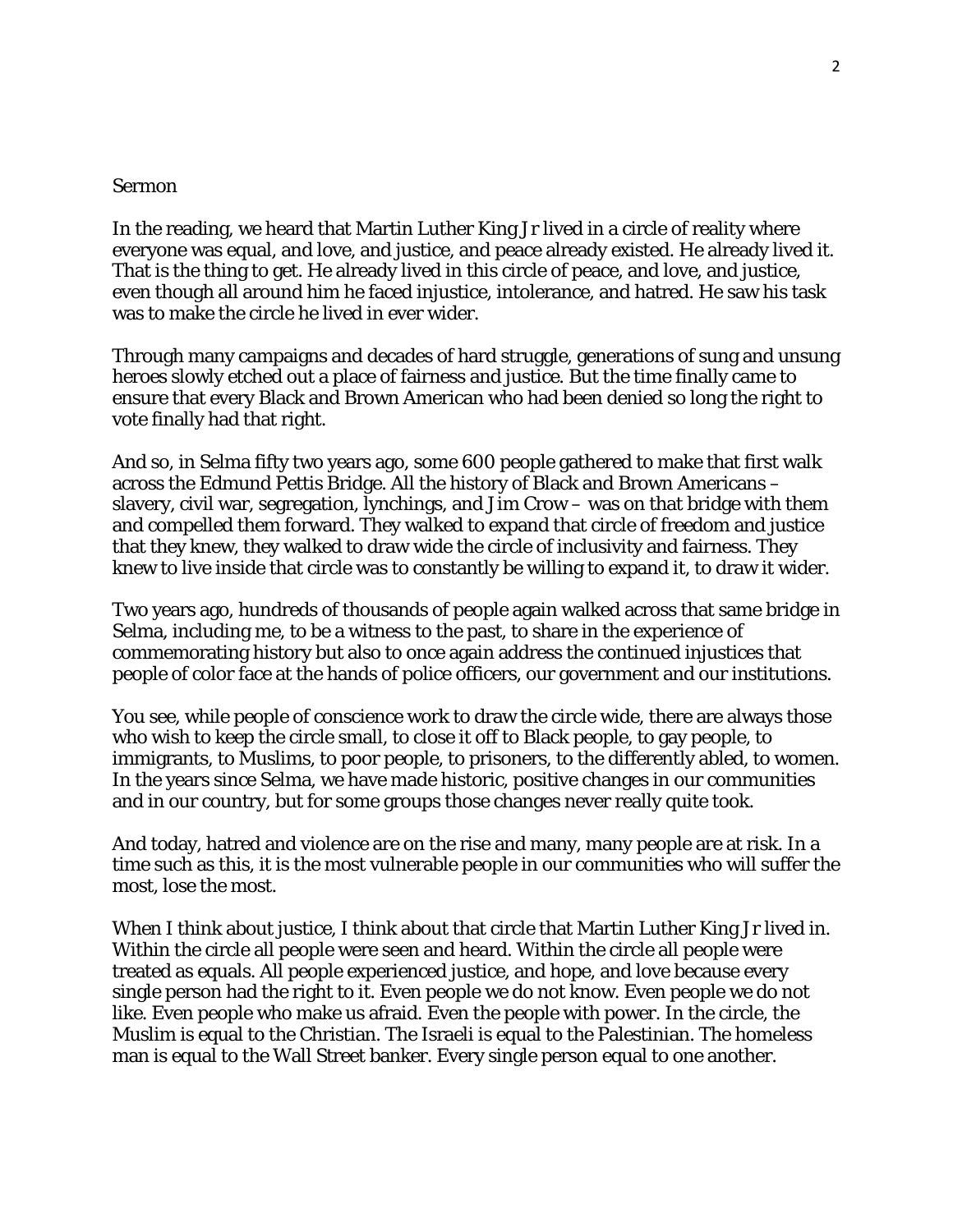But this is in the circle – a place that is a dream. A place that we can glimpse if we look and behave a certain way. The world, unfortunately, is not like that.

In his address at Madison Square Garden in his visit two years ago, the Pope said,

"…big cities…conceal the faces of all those people who don't appear to belong, or are second class citizens. In big cities, beneath the roar of traffic, beneath "the rapid pace of change," so many faces pass by unnoticed because they have no "right" to be there, no right to be part of the city. They are the foreigners, the children who go without schooling, those deprived of medical insurance, the homeless, the forgotten elderly. These people stand at the edges of our great avenues, in our streets, in deafening anonymity. They become part of an urban landscape which is more and more taken for granted, in our eyes, and especially in our hearts."[i](#page-4-0)

If we are to draw the circle in which we wish to live wider, a circle of equality, justice, and love, then we must begin to truly see people. This is where change will begin. This is how justice will grow. Face to face, heart-to-heart with those unseen people standing on the edge of our awareness: the refugees, the young Black and Brown youth, the homeless… We must see them as human, as part of us or even as us.

*There is a story I heard about a woman who goes to a restaurant with her husband and young child. She puts her child, Erik, in the highchair and immediately he squeals with glee and says hi. He pounds his fat baby hands on the tray and his eyes crinkle with laughter and merriment. The mother looks around for the source of such happiness and notices a man whose pants are baggy with a zipper at half-mast and his toes poking out of would-be shoes. His shirt is dirty and his hair uncombed and unwashed. His whiskers are too short to be called a beard and his nose is so varicose it looks like a road map. He looks dirty and surely he smells. He his waving his hands and flapping them at the baby.* 

*"Hi there, baby. Hi there, big boy I see ya, buster," the man says to Erik. The parents exchange looks. The baby continues to laugh and say hi and tuck his head down in that flirtatious infant way.* 

*Everyone in the restaurant notices. A few people are uncomfortable. There is a dirty, homeless man creating a nuisance with beautiful baby. What right did he have? The meal comes and the man begins shouting from across the room, "Do ya patty cake? Do you know peek-a-boo? Hey, look, he knows peek-a-boo."*

*Nobody thought the homeless man was cute. He was maybe drunk; the parents embarrassed. Mom and dad eat in silence; the rest of the restaurant quietly murmured. And then there is Erik, the delighted baby, who is running through his whole cuteness repertoire for the admiring homeless man, who in turn reciprocates with his cute comments.*

*Finally the meal is done and the family prepares to leave. The father pays the check and goes out to get the car. The mother is left alone with the baby. And the homeless man who is poised between her and the door.*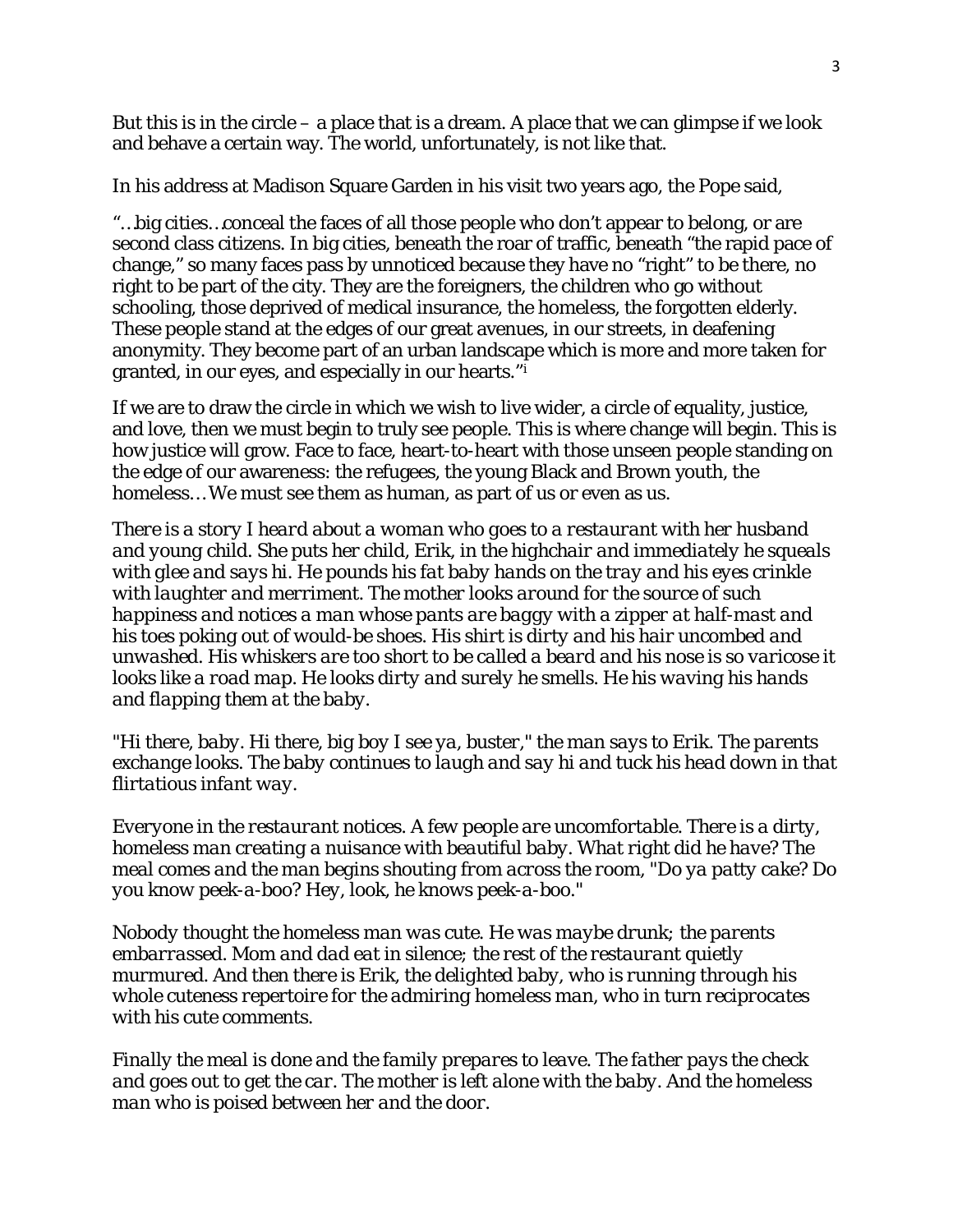*'Oh please, oh please,' she pleads to herself, 'just let me out of here before he speaks to me or Erik.' As she draws closer to the man, she tries to sidestep him and avoid any air he might be breathing but as she does, Erik leans over and reaches out with both arms in a baby's "pick-me-up" position. Before she can stop him, Erik has propelled himself from her arms to the man's.* 

*Erik in an act of total trust, love, and submission, lays his tiny head upon the man's ragged shoulder. The man's eyes close, and there are tears beneath his lashes. His aged hands full of grime, pain, and hard labor, cradled the baby's bottom and stroke his back. No two beings have ever loved so deeply for so short a time*.

When we know someone directly or experience them through some encounter our feelings about 'the other' can change. Something in us can shift and we can make our circle of kinship wider or at least our hearts more open. These are significant and not unimportant moments. Justice takes shape and becomes reality out of expanding our circles of kinship through these personal experiences with the other, out of these very moments.

What would the world be like if we noticed first before nationality or accent, before ability or age, that the person before us has a beating heart and that their life is a gift? What would a walk down the street be like if with each person we encountered we recognized *us* in another form? What if we already lived in a circle of reality where everyone truly was equal and love, and justice, and peace already existed?

Fifty years after Selma, the world has changed and yet, in so many ways the challenges are the same. I think today in the face of Ferguson and Baltimore and so many other cities here around the world; and Muslim deportations and possible eroding rights for the GLBT communities, and the growing prison industrial complex and militarization, and the culture of fear we live in, and the amount of money in government, and the fact that power is held by a few.

## *Voting is not enough to affect change and marching is only one part of the necessary work we are meant to do.*

What has never changed and will not change is the justice principle, and our Unitarian Universalist principle, that says every person has inherent worth and dignity. Put another way, a person's life matters. Black lives matter. Gay lives matter. Differently abled people's lives matter. Muslim lives matter.

Our task as a church is to always be saying this, living this, being this. Gandhi said we must be the change we wish to see in the world. So we are called to live as Martin Luther King, Jr. lived. We are called to live in a circle where every life is precious, where each